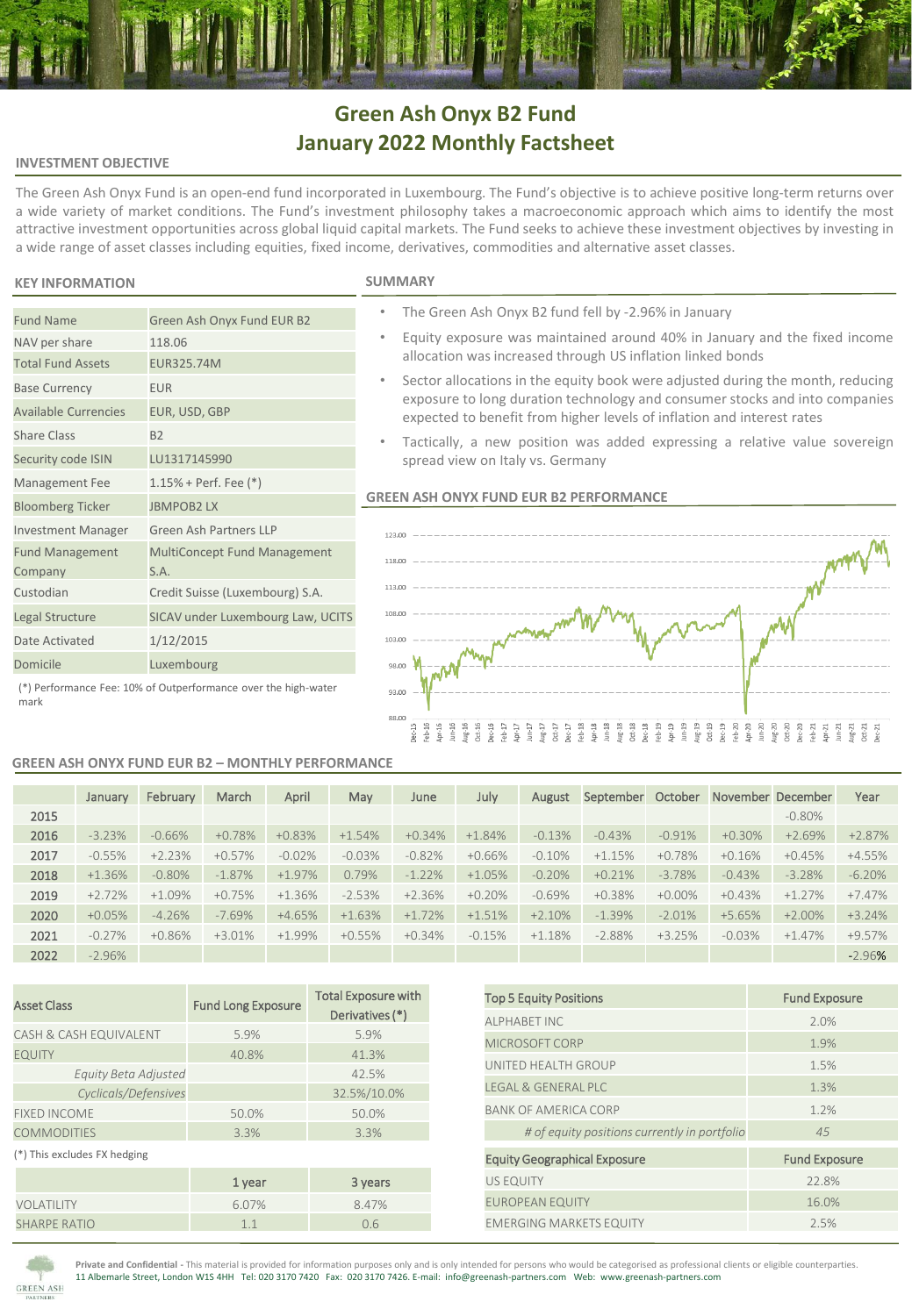## **Green Ash Onyx B2 Fund January 2022 Monthly Factsheet**

**FUND UPDATE AND OUTLOOK**

The negligible impact of Omicron on economic activity and the recovery of the labour market, alongside persistently high inflation meant that the hawkish pivot from the FED openly manifested itself during the January FOMC and started to affect the monetary policy discourse in the Eurozone too. Yields moved closer to pre-pandemic levels across the whole curve, which in turn flattened. Real rates continued their ascent into less negative territory. Equity indices corrected - US ones in particular - posting sharp corrections and taking many constituents into oversold territory.

Markets seem at a potentially delicate juncture: at a macro level the debate is wide and covers a range of topics going from the nature of the current bout of inflation, whether inflation expectations reflect upside risks adequately, if an increase in rates is an effective tool in taming it, and questions over the credibility of current monetary frameworks, all featuring with a high dispersion of opinions. In addition, fading fiscal support and the increases in energy prices with anecdotal evidence of impact on industrial production (especially in Europe) offer support to arguments in favour of a general slow down in economic activity. At a micro level, while some businesses seem to suffer the post pandemic normalization of the economy returning to comparable pre-Covid valuations or higher labour costs, others continue to perform well while having derated materially. Portfolio constituents Microsoft, Alphabet and Apple reported a comforting set of numbers. In M&A, gaming was a focus with Microsoft bid on Activision and Take Two Interactive's of Zynga.

Equity indices were dragged lower by Technology and Consumer Discretionary movers, while Energy and Financials were especially strong. The FTSE100 closed the month 1% higher, while Europe outperformed the US. Away from Equities, the Dollar Index was still strong, and Brent was up more than 14%.

Against this backdrop the Green Ash Onyx B2 lost -2.96% over the month.

Positive contributors to performance were from the Energy sector, as all investments in the area were up well in excess of 10%. While Financials in our book sustained performance in line with expectations. Main detractors were concentrated in the Technology and Consumer Discretionary sectors, which remain the most represented equity sectors although their exposure was materially reduced ahead of the drawdown (the positions cut were e.g. Salesforce, Adobe, AMD, Lowe's, Nike and DR Horton).

Equity exposure was cut to 40% at the beginning of January. The bulk of equity sector exposure was in Consumer Discretionary and Information Technology stocks, although this was materially reduced from the end of December (at NAV level, to 6.5% from 10.6% in Discretionary and from 12.9% from 6.7% in Technology). The largest country concentration remains in the US. During the month we simplified the equity book further, taking the total number of positions to 45.

Proceeds from divestments in Equity have been moved into corporate bonds, where we now hold a conservative book with relatively short duration (~3 years).

Additionally, we opened a position in TIPS to partially hedge the book from higher headline inflation than currently expected and initiated a the BTP/Bund spread on potential resurface of tensions on Italian government bonds.

We will focus on maintaining a balanced book from here, closely observing the development in the inflation expectations, rates policy & the quantitative tightening (QT) debate. Longer term we expect the macro backdrop to provide support to risk assets but volatility to potentially persist while expectations on financial conditions continue to change.